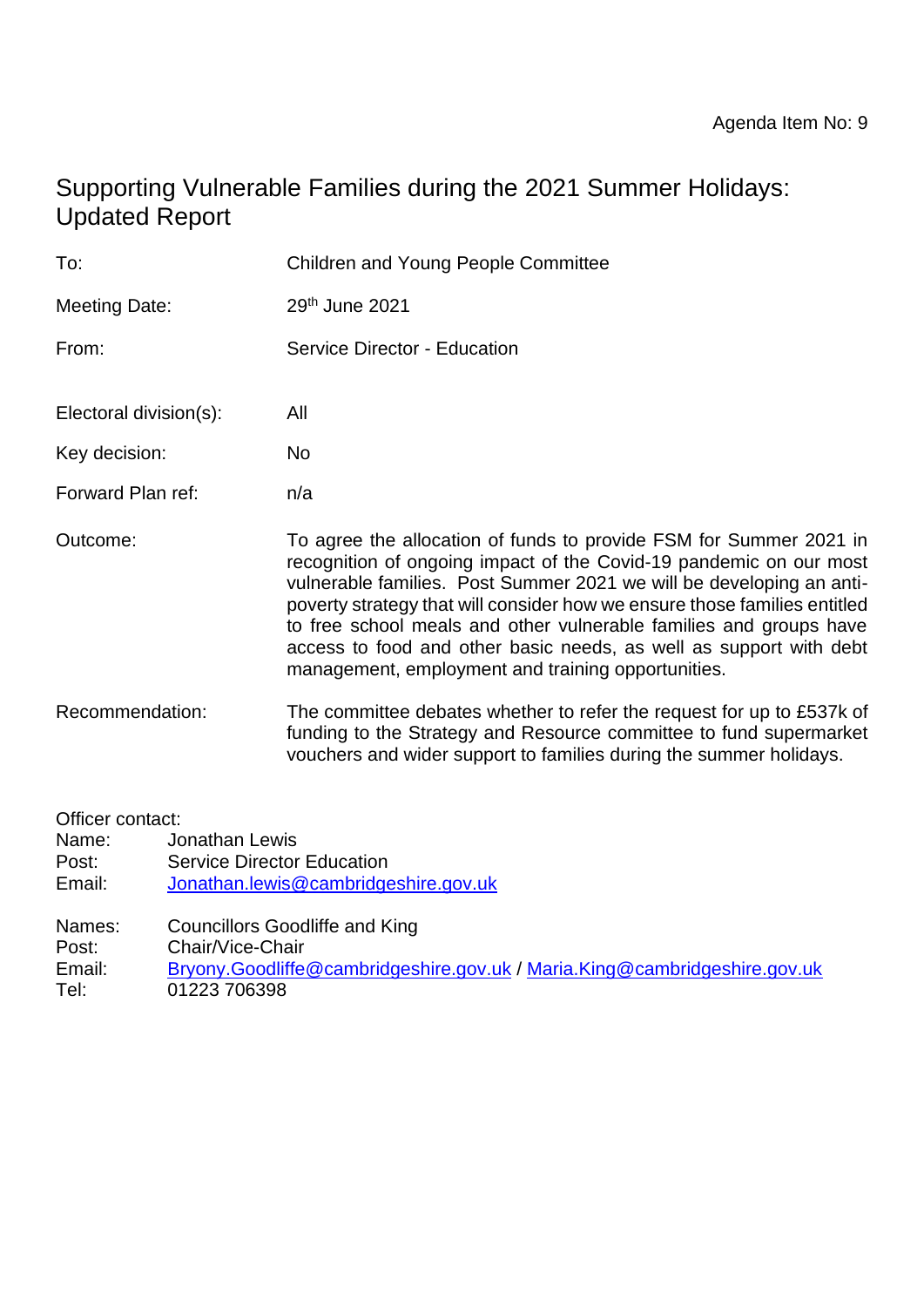## 1. Background

- 1.1 Following significant public pressure, the government allocated in the late autumn a new grant (the Winter Support Grant) to provide support to vulnerable families for food during the Christmas and February half term holidays. Cambridgeshire received £1.459m and the authority was required to spend a minimum of 80% on food, energy and water bills for household purposes (ring-fenced) and up to 20% for other essentials. It was agreed with the CYP Committee Chair that we were operate two schemes which were -
	- Support with food Direct Voucher Scheme. A voucher for a choice of 8 supermarkets was sent to eligible families automatically via an automated system called Wonde which was used by the majority of schools in Cambridgeshire. Each eligible child received a £15 voucher for each week of the school holidays (£3 per day). Those eligible for the voucher will be those pupils who met the following criteria –
		- Early Years Pupil Premium,
		- Children that access funded two-year-old education
		- Eligible for Free School Meals
		- Students eligible for 16+ bursary.
	- County Hub for all other families, an offer was made from the hub arrangements. We worked with the Districts councils and the voluntary sector to provide the right support for those that need it. Grants were made to support local organisations to make the right support offer. Over 3000 applications were made during the Christmas and half term and support requests include food, household energy bills, clothing, blankets, shoes, and white goods.
- 1.2 The Winter Support Grant was extended for the two weeks of the Easter holiday at a lower level of funding (£703,715). We agreed locally to continue our focus on the voucher scheme with smaller amounts being funded via the County hub. In May, a new grant was allocated to Local Authorities – the COVID Local Support Grant – for continuing the support to vulnerable families during the summer half term. Cambridgeshire's allocation was £343,509. Again, a voucher offer was made to all eligible parents. From the Christmas allocation to the summer half term, around £1.646m has been spent in Cambridgeshire supporting families with around 110,000 vouchers allocated to date.
- 1.3 On the 21<sup>st</sup> June, the Department for Work and Pensions write to all Local Authorities to outline an extension to the Covid Local Support Grant for the period from the 21<sup>st</sup> June to the 30<sup>th</sup> September. £160m has been allocated nationally and individual local authority allocations were made 'using the population of each authority weighted by a function of the English Index of Multiple Deprivation'. Cambridgeshire has been allocated £1,373,637.89 and the grant terms remain the same as in previous rounds.
- 1.4 The Holiday and Activity Fund will provide some support (outlined later in this report) but there will be no direct funding for families and the reach of this scheme will not cover all this group.
- 1.5 As part of the Joint Administration agreement, a commitment was made to maintain free school meals for eligible children during school holidays. This is in recognition of ongoing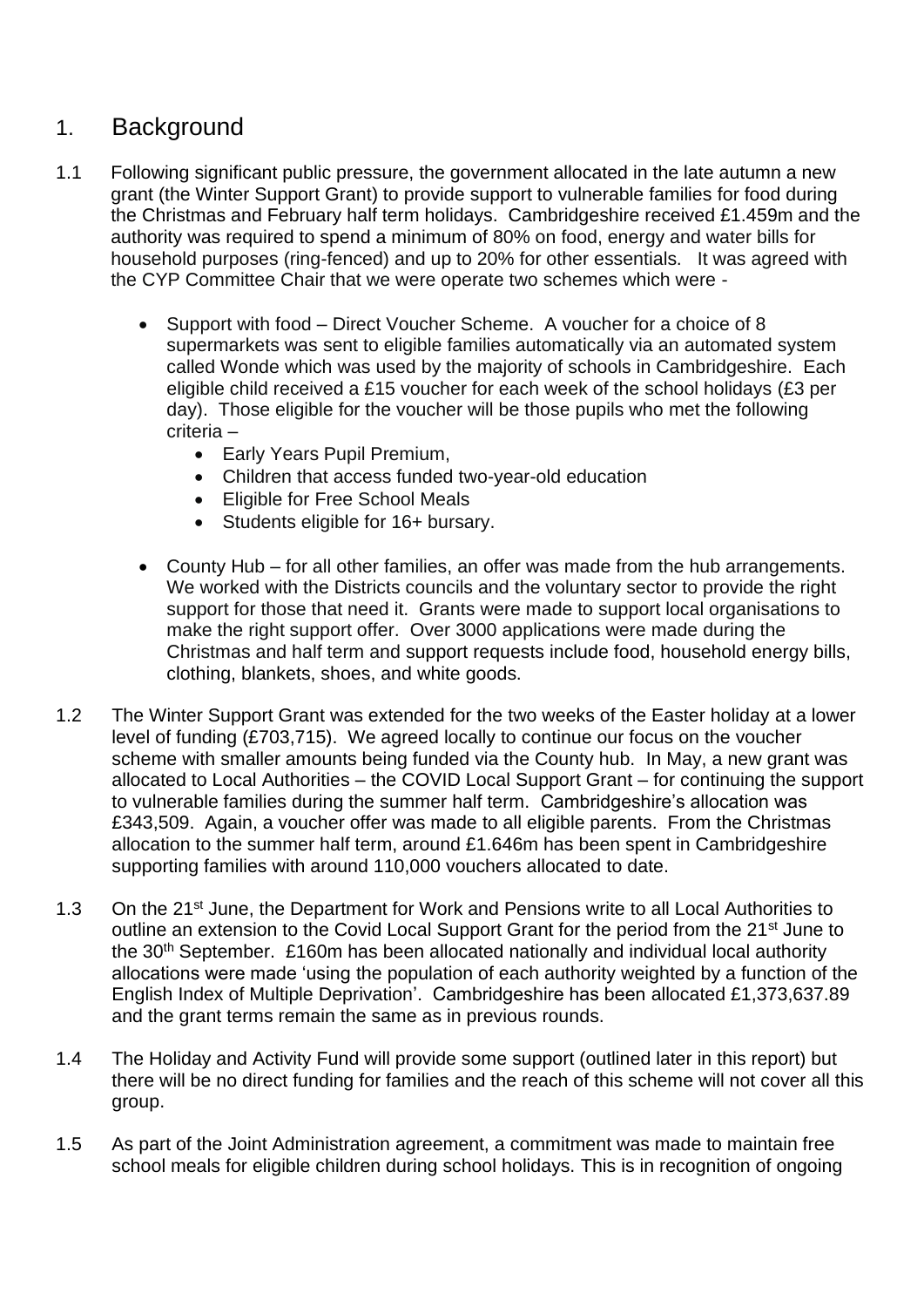impact of the covid-19 pandemic on our most vulnerable families and a growing number of families who are newly eligible for accessing support. Post summer 2021, we will be developing an anti-poverty strategy that will consider how we ensure those families entitled to free school meals and other vulnerable families and groups have access to food and other basic needs, as well as support with debt management, employment and training opportunities.

- 1.6 This paper outlines the financial implications of meeting this summer holiday requirement and the timescales for delivery.
- 2. Providing Support to Vulnerable Families during the 2021 Summer **Holidays**

### **Increasing Free School Meal Numbers during Covid-19**

2.1 Since the start of the pandemic, we have seen a significant increase in the number of children becoming eligible for support through free school meals and voucher schemes. The table below outlines the changes in eligible pupils -

|                       | <b>March</b><br>2020 | <b>May 2021</b> | Change<br>during<br>Covid-19 | <b>Pupils on Roll</b><br>(October<br>Census)<br>Age 4 to 16 |
|-----------------------|----------------------|-----------------|------------------------------|-------------------------------------------------------------|
| <b>East Cambs</b>     | 1697                 | 2168            | 27.8%                        | 13057                                                       |
| <b>Fenland</b>        | 2926                 | 3722            | 27.2%                        | 13716                                                       |
| Huntingdonshire       | 3546                 | 4492            | 26.7%                        | 24754                                                       |
| <b>South Cambs</b>    | 1821                 | 2461            | 35.1%                        | 23578                                                       |
| <b>Cambridge City</b> | 2880                 | 3655            | 26.9%                        | 14224                                                       |
|                       |                      |                 |                              |                                                             |
| <b>Cambridgeshire</b> | 12870                | 16498           | 28.2%                        | 89329                                                       |

2.2 The number of children in early years setting accessing supermarket vouchers increased from 1,904 at Christmas to 2,321 by summer half term. We have also provided vouchers for those children who are not on a school roll or are electively home educated. We do not intending changing the definition of who receives these vouchers from that outlined in 1.1 of this report.

### **Costs of Providing Supermarket Vouchers**

- 2.3 In previous rounds, we have funded eligible children at £3 per day over week days (i.e. £15 a week). The summer holidays vary from school to school but the published Cambridgeshire term dates which many schools follow have 28 'week' days (including the August Bank holiday for funding). Therefore parents will be allocated £84 for the summer holiday.
- 2.4 Based upon the current take up of meals, it costs around £56,520 a day and this will mean an estimated total cost of £1.58m, which exceeds the level of the grant. In addition, there are post 16 students who attend colleges in Cambridgeshire which qualify under the post 16 bursary scheme. We estimate this to cost around £25k.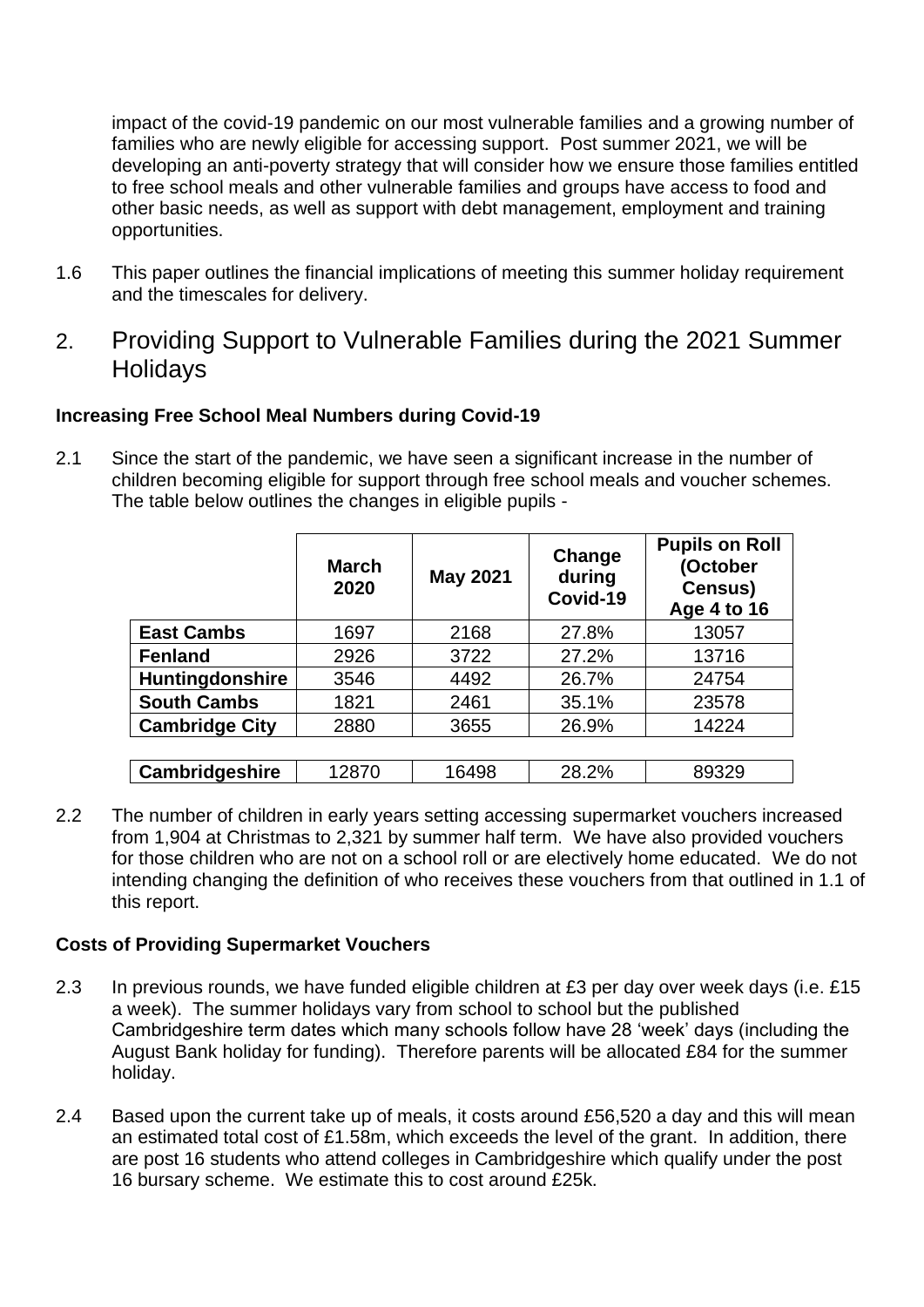2.5 All figures will be reviewed and updated and it is likely the final cost may be higher due to new parents becoming eligible. Early years also has the potential for significant variability as the criteria for 2 year old funding is different from the Early years pupils premium (covering 3 and 4 year olds) and children will move up to the older category during these months. A cut off will be established to allow the vouchers to be allocated. The overall costs also allow for a small number of vouchers that are either unwanted or are not claimed. It is our intention to withdrawn unclaimed vouchers in October. Any refund would be made to the council. There is an additional cost of administering these schemes and this will be around £6k for this period.

### **Wider Support Proposals**

- 2.6 In previous rounds of the scheme, the council recognised that many family's needs went beyond the need for food and not all were eligible through the opportunity above. Therefore, using the established hub network, a wider offer of support was made available with remaining funding for the grant. This ensured families were able to access a wide range of support through the existing networks. This included funding to:
	- Cambridgeshire's Local Assistance Scheme
	- An allocation of funding to each district/city council to support existing local activity
	- Establishing a direct award scheme enabling trusted community groups and district/city council teams to award food/fuel/cash vouchers to families in need
- 2.7 An interim evaluation of the Winter Grant Scheme in January confirmed the value of this blended model of support as a way of ensuring we can reach as many people as possible and support beyond their immediate crisis. Given the current context for families, it is still felt essential that the blended model is still available to support families and individuals with other immediate needs, including (but not limited to) other essential supplies/food, household energy and water bills, white goods, and boiler servicing and repairs.
- 2.8 Therefore, investment into different elements of the system will enable this extended offer to continue:
	- Providing funding to Cambridgeshire's Local Assistance Scheme provides information, advice and one-off practical support and assistance to people in **Cambridgeshire**
	- Maintaining the direct award scheme that enables trusted community groups, districtbased teams and Children's Early Help to directly award food/fuel/cash grants
	- Make funding available to district and city councils (via the hub network) to rapidly support existing local activity
- 2.9 Based on previous demand, we estimate that up to £300k is required to appropriately support families.

### **Holiday Activities and Food Fund**

2.10 On 8 November 2020, the government announced that the holiday activities and food pilot programme will be expanded across the whole of England in 2021. The programme has provided healthy food and enriching activities to disadvantaged children since 2018. The programme will cover the Easter, summer and Christmas holidays in 2021 and Cambridgeshire was awarded £1.8m for this period.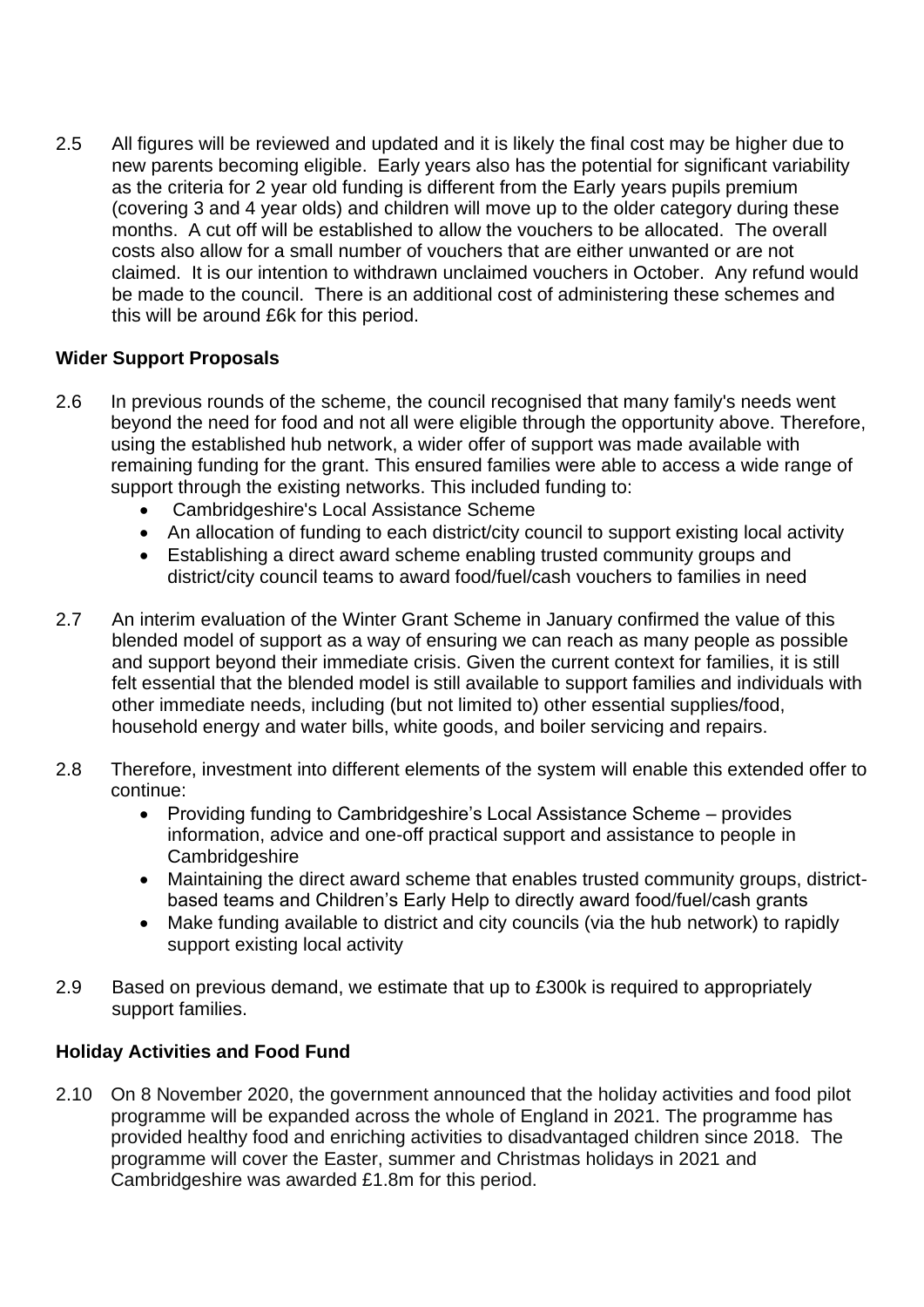- 2.11 School holidays can be particular pressure points for some families because of increased costs (such as food and childcare) and reduced incomes. For some children that can lead to a holiday experience gap, with children from disadvantaged families:
	- less likely to access organised out-of-school activities
	- more likely to experience 'unhealthy holidays' in terms of nutrition and physical health
	- more likely to experience social isolation
- 2.12 This HAF programme seeks to address some of this shortfall. During the summer, we will be delivering in Cambridgeshire our second round of the HAF programme. Over the Easter Holidays, we worked with 30 Holiday Scheme providers and childminders and offered 584 places, 340 of which were taken up. The feedback from parents and providers was positive overall and we have used this learning to pull together an expanded summer offer. We currently have 81 providers registered to offer places, with 1981 places currently available to book during the summer holidays. We have mapped provision against need to ensure delivery is where it is most needed.
- 2.13 Through schools, we have sent letters to all eligible families, explaining what the programme is and how they can access places. Parents can use the Provider Directory on the Council website to locate their nearest/chosen provider and book places directly with them. The grant we have received has enabled us to pay providers £112 per 16 hours booked per child. Under the Summer HAF programme, children are entitled to access up to 64 hours of funded provision across multiple providers.
- 2.14 For providers to register to offer places, they had to express an interest and then complete a registration form, clearly demonstrating how they were able to meet the criteria of the HAF Programme set by the DfE. We have run several Provider Network sessions and funded and run training sessions on food hygiene, play work, safeguarding and Ofsted registration. In order to support providers further, we are also offering support with food provision and the transportation of children to venues where we can, utilising Think Communities' knowledge and network of local food charities and community transport groups. Providers are expected to offer food to children as part of the HAF programme – the rule of thumb is meal should be provided for every 4 hours of provision accessed. All meals provided are expected to meet school foods standards. Support will be offered to providers where possible.

### **Timescales, Further Considerations and Funding Requirement**

- 2.15 It is a hugely complex operation to allocate vouchers. Cambridgeshire term ends on the 22<sup>nd</sup> July and it takes around 2 weeks to allocate the vouchers which includes schools checking the allocations made. The procurement will take up to 2 weeks so the decisionmaking process is essential. If a decision is not made at the Strategy and Resources Committee on the 6<sup>th</sup> July, we will not be able to allocate in time for the end of term.
- 2.16 There are a number of challenges that will require resolving prior to allocating vouchers and a further briefing note will be sent to Member of the Committee and wider Councillors once agreed. These include consideration of the current year 11 pupils that will leave their secondary school on the 25<sup>th</sup> June (where statutory education ends) and how to fund those pupils accessing education outside of Cambridgeshire including those in Peterborough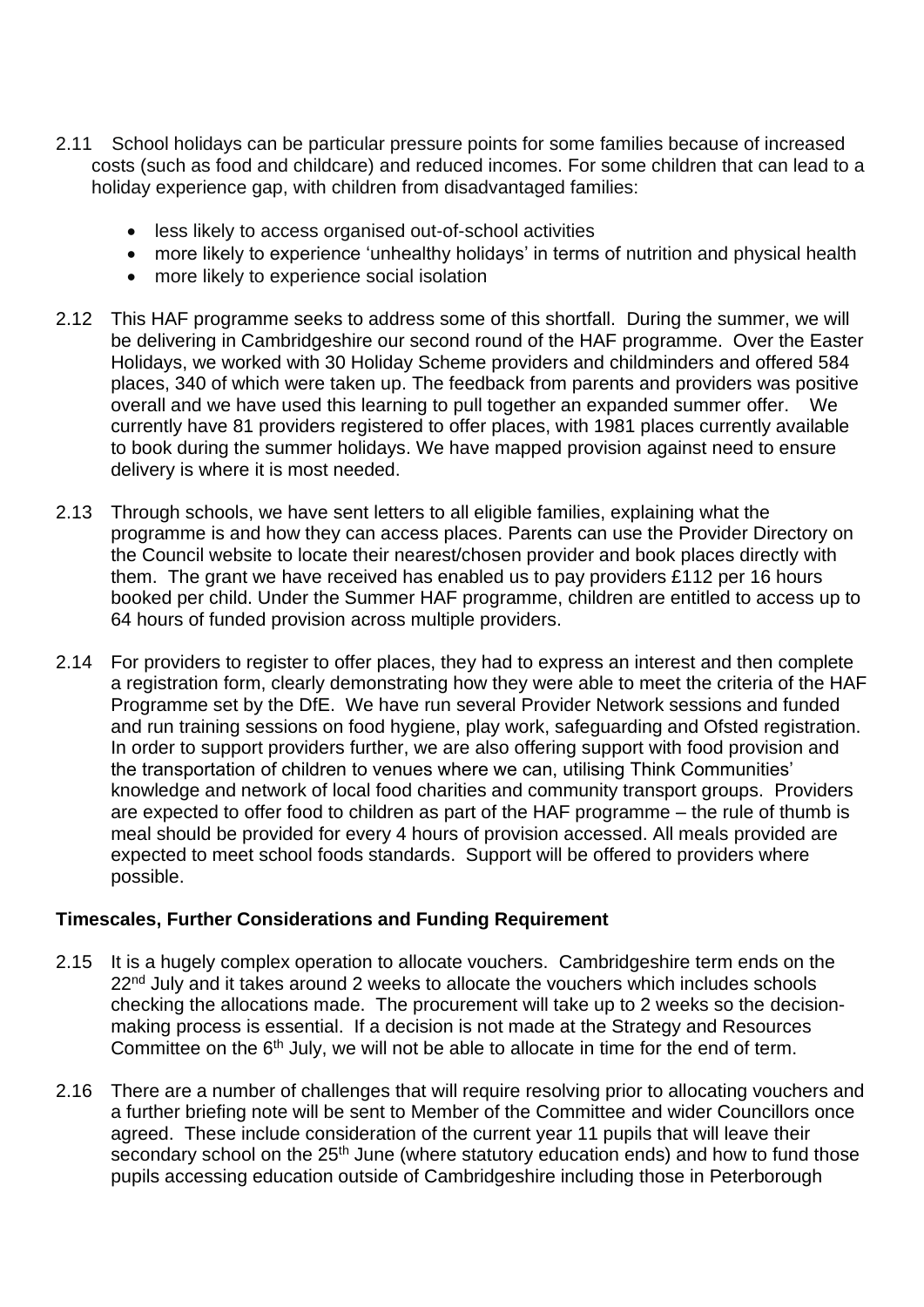schools. We are working with Headteacher and Academy Trusts to resolve these issues.

- 2.17 At this stage, it is proposed to allocate two vouchers during the holidays one at the start of and the other in the middle of the holidays. Each voucher would be for £42.
- 2.18 Taking account of the cost of providing vouchers for all eligible pupils and the need for wider community support, the requirement for additional funding is below -

|                                                | £'000   |
|------------------------------------------------|---------|
| <b>Grant Received</b>                          | 1,374   |
| <b>Cost of Providing Voucher Scheme</b>        | (1,611) |
| Wider Family / Community Support               | (300)   |
| Shortfall for consideration of council funding | 537     |

## 3. Alignment with corporate priorities

- 3.1 Communities at the heart of everything we do
	- The funding will support the most challenging families on low income to support feeding their children during the school holidays.
	- The process is means tested so we are targeting funding at the areas of greatest need.
- 3.2 A good quality of life for everyone
	- The funding will support the most challenging families on low income to support feeding their children during the school holidays.
- 3.3 Helping our children learn, develop and live life to the full
	- The funding will support the most challenging families on low income to support feeding their children during the school holidays.
- 3.4 Cambridgeshire: a well-connected, safe, clean, green environment
	- There are no significant implications for this priority.
- 3.5 Protecting and caring for those who need us
	- The funding will support the most challenging families on low income to support feeding their children during the school holidays.

### 4. Significant Implications

4.1 Resource Implications

The report above sets out details of significant implications in 2.3 to 2.5. The recommendation from this report will form part of the key decision paper on finance presented at the Strategy and Resources Committee on the 6th July.

- 4.2 Procurement/Contractual/Council Contract Procedure Rules Implications The report above sets out details of significant implications in 2.6.
- 4.3 Statutory, Legal and Risk Implications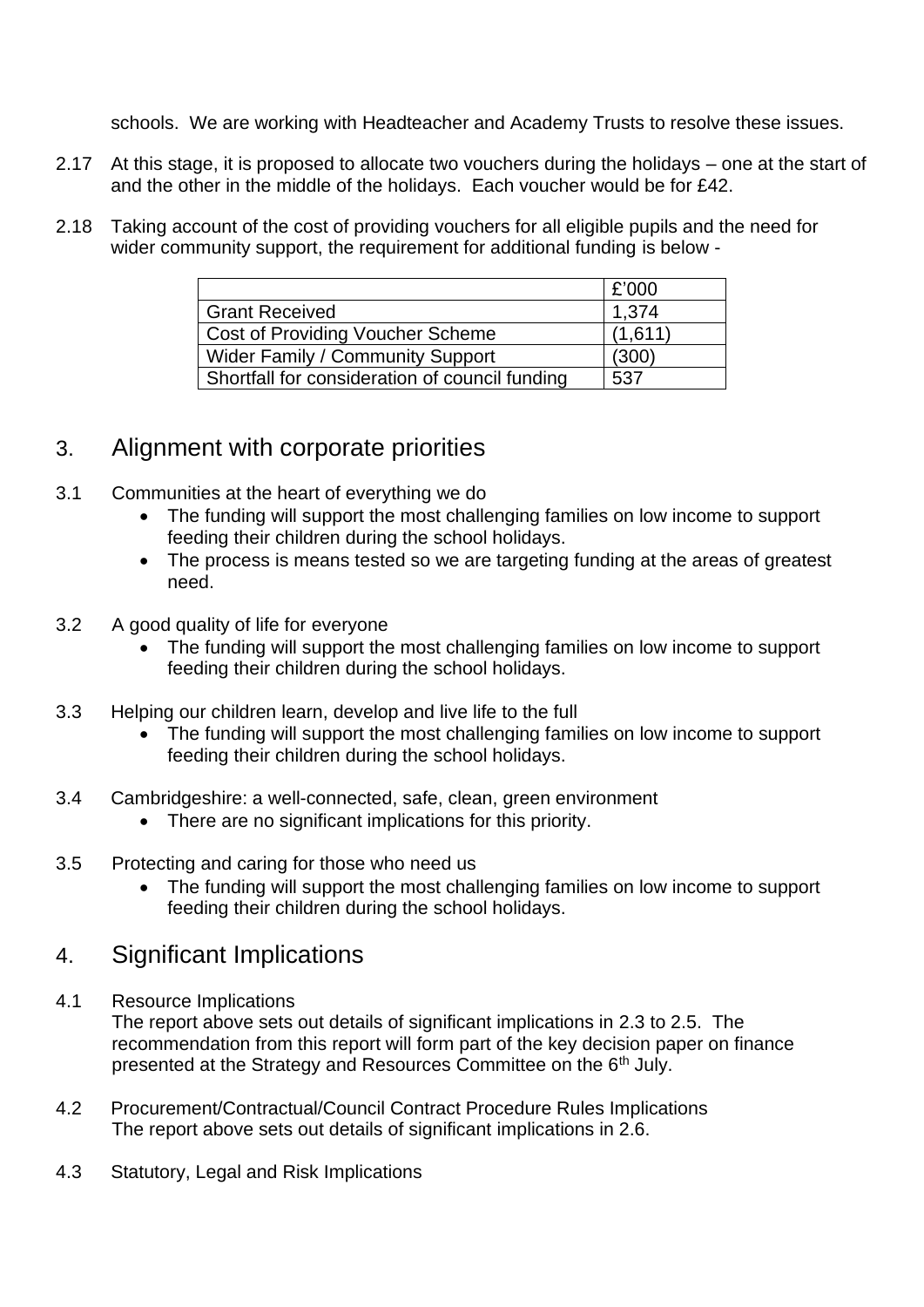There are no significant implications within this category.

- 4.4 Equality and Diversity Implications The offer will be able all eligible families so there are no significant implications within this category.
- 4.5 Engagement and Communications Implications We will communicate to parents with letters, support documents and a media campaign to ensure parents are aware of their eligibility and how the supermarket voucher systems works.
- 4.6 Localism and Local Member Involvement The proposal will provide a supermarket voucher across all constituencies across the county. Information will be shared with all Councils – both County and District / City if agreement to proceed is reached.
- 4.7 Public Health Implications We will be including our letter advice to parents on health eating. We will also promote the Health Start Programme for children age 0 to 4 that allow parents to access a government voucher scheme for milk, vegetables and vitamins.
- 4.8 Environment and Climate Change Implications on Priority Areas:

There are no significant implications within this category.

Have the resource implications been cleared by Finance? Name of Financial Officer: Tom Kelly

Have the procurement/contractual/ Council Contract Procedure Rules implications been cleared by the LGSS Head of Procurement? Yes Name of Officer: Henry Swan HoP CCC

Has the impact on statutory, legal and risk implications been cleared by the Council's Monitoring Officer or LGSS Law? Yes Name of Legal Officer: Fiona MacMillian

Have the equality and diversity implications been cleared by your Service Contact? Yes or No Name of Officer: Jonathan Lewis

Have any engagement and communication implications been cleared by Communications? Yes or No Name of Officer: Simon Cobby

Have any localism and Local Member involvement issues been cleared by your Service Contact? Yes Name of Officer: Jonathan Lewis

Have any Public Health implications been cleared by Public Health? Yes